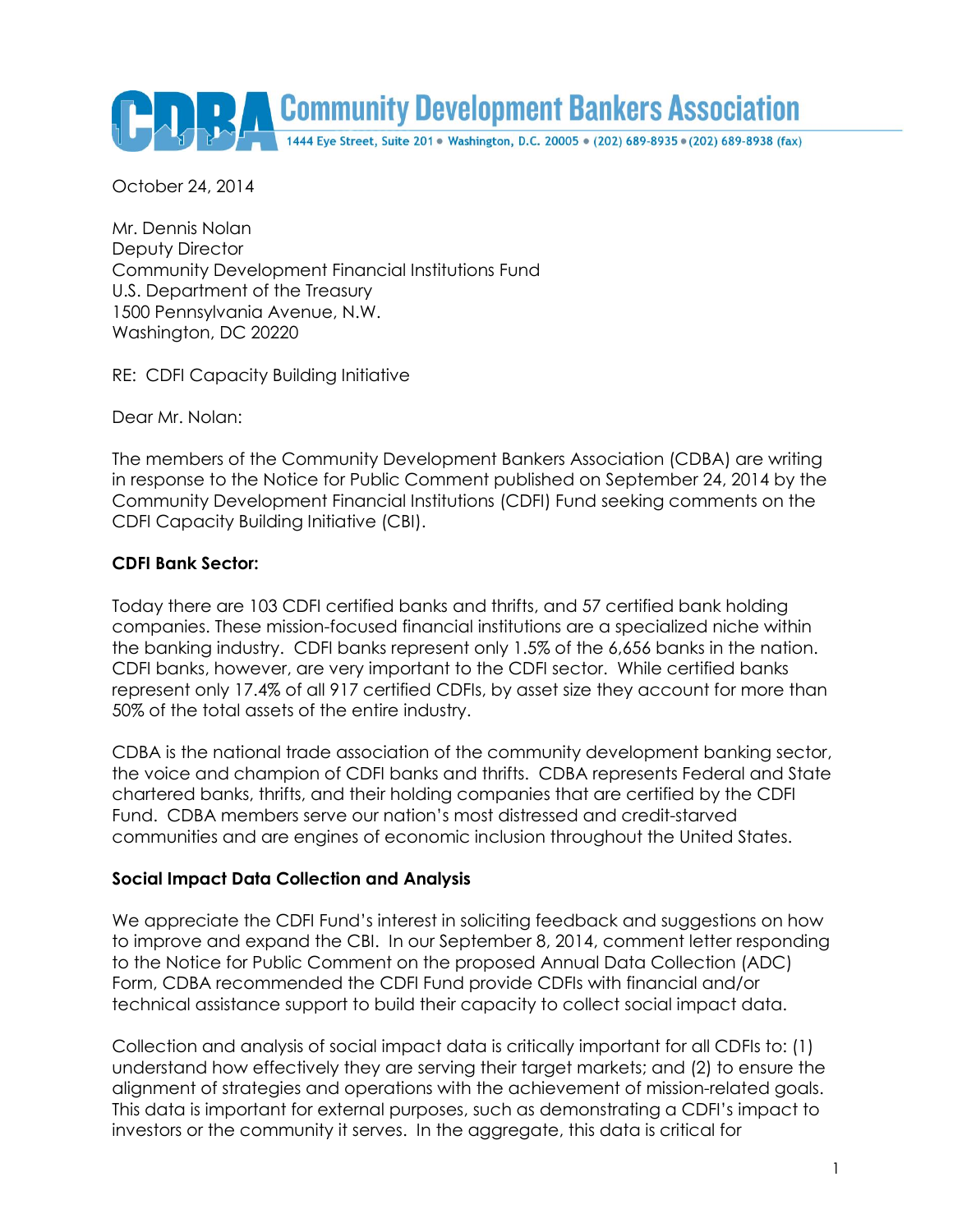demonstrating to policy makers the value-added of the CDFI sector in serving low and moderate income individuals and communities.

In our September 4 letter, CDBA opined that if the CDFI Fund wants all CDFIs to report social impact data, the agency should provide financial and technical support to build industry capacity. Building capacity will require a dedicated and sustained effort by the CDFI Fund over a period of years. Any training should be tailored to unique challenges of regulated and non-regulated entities. As part of a CBI, we urged the CDFI Fund to proactively engage all segments of the CDFI industry in discussion about: (1) what type of impact data can and should be collected; (2) cost-effective means of collecting and verifying data; and (3) how to build the data collection capacity of all sectors of the CDFI industry.

A. Challenges for the Entire CDFI Sector

While CDFI social impact data collection has advanced significantly in the 20 years since the creation of the CDFI Fund, there is great disparity across the industry. Some individual CDFIs have developed robust systems to collect and analyze data. Many other CDFIs struggle with this task given time and resource constraints.

Collection of social impact data is very expensive for all CDFIs – particularly those operating at a large scale. This exercise is complicated by: (1) lack of standardized metrics and definitions; and (2) little or no industry-wide mechanism to share existing best practices. All CDFIs share the burden of collecting impact data; yet, each currently struggles in isolation to figure how and what to collect. There is an industrywide need for a central source or repository of information about best practices to assist CDFIs with this task.

A CBI focused on social impact should be used to engage the diverse range of CDFIs in a conversation about what types of output and outcome metrics are appropriate and realistic to collect, as well as promote cross-industry dialogue and information sharing. The traditional classroom lecture style format of the in-person CBI workshops needs to be reformatted to focus on practitioner led roundtable discussions. A practitioner led format will be highly effective in providing real world case studies that can be adopted by others – provided there are components that are tailored to different types of CDFIs (e.g. regulated v. non-regulated, by asset size or annual lending volume, type of lending).

B. Challenges for Regulated CDFIs

The CDFI bank sector faces great challenges in collecting social impact data, including: (1) the significant scale of activities relative to other CDFI sectors (For example, the average CDFI bank has \$303 million in total assets and \$193 in outstanding loans<sup>1</sup> – or thousands of transactions every year; whereas most loan funds are well under \$50 million<sup>2</sup> in total assets<sup>i</sup>; (2) statutory and regulatory prohibitions on collection of certain demographic data (ie. race, religion, national origin); (3) an environment

 $\overline{a}$ 

<sup>&</sup>lt;sup>1</sup> Based on quarterly Call Report data from the FDIC, Q2 2104

<sup>2</sup> Opportunity Finance Network, Side by Side Report 2012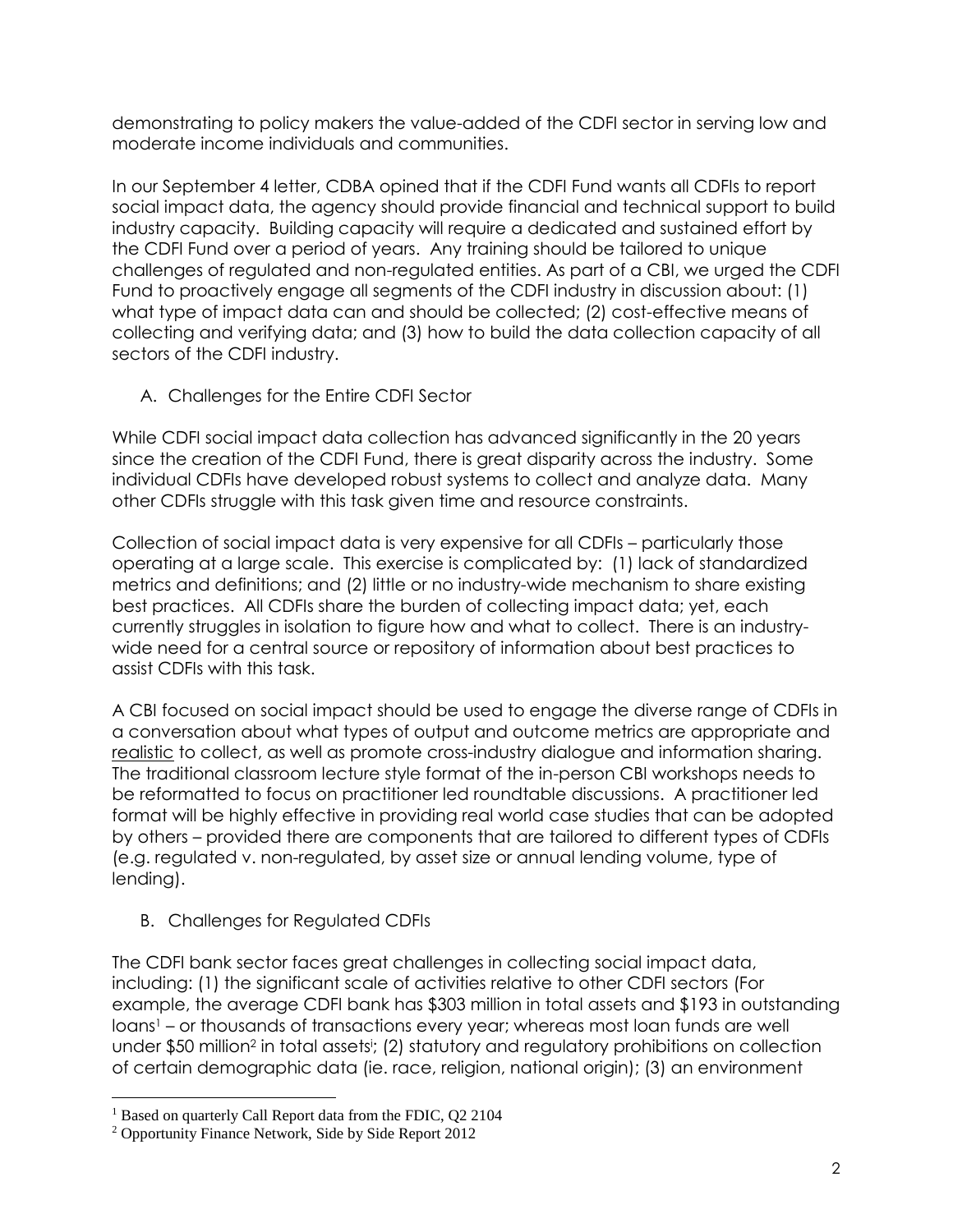where there is negative regulatory pressure to keep operating costs in line with industry peers that are not CDFIs (that do not have the higher costs associated with serving economically challenged markets); and (4) the high cost of creating and implementing new systems. Some of these challenges may be partially addressed as part of a CBI. The CDFI Fund should also consider providing specific technical assistance grant monies to defray the costs to CDFIs of building internal systems.

CDFI banks have struggled to determine how to collect social impact data within the context of a larger scale institution. In 2013, to gain a better understanding of where the CDFI bank sector stands in relation to social impact measurement, CDBA with CARS (now Aeris) conducted a landscape survey of 10 CDBA member banks. The purpose of this survey was to (1) identify the types of information already collected by the banks; (2) understand the methodologies for data collection; and (3) identify any common or best practices that—if shared and adopted by other banks—could help expand the data collection potential of the sector. The analysis covered a broad range of topics (e.g. metrics, regulatory challenges, data collection systems, implementation and quality control, organizational culture, and planning) and included case studies of several banks. The report, which has been previously submitted to the CDFI Fund, provided a rare glimpse into the practices of a group of CDFIs. The report, however, only scratches the surface by identifying some of the challenges and how some institutions have addressed them.

We urge the CDFI Fund to consider creating a CBI on social impact measurement. The CDFI Fund is in a strategic position to help all CDFIs address these challenges and defray the high cost of designing and implementing new systems.

We thank you for the opportunity to comment on the CBI. We fully appreciate the agency's efforts to improve all of its programs and enhance the capacity of the CDFI industry. We look forward to working with you on this important issue for the entire sector.

If you have questions, please contact Jeannine Jacokes, Chief Executive and Policy Officer at 202-689-8935 ext. 222 or jacokesj@pcgloanfund.org.

Sincerely,

The Membership of the Community Development Bankers Association

ABC Bank Albina Community Bank Bank of Anguilla Bank of Kilmichael Bank of Vernon Bank2 BankFirst Financial Services **BankPlus** Beneficial State Bank (formerly One PacificCoast Bank) Broadway Federal Bank